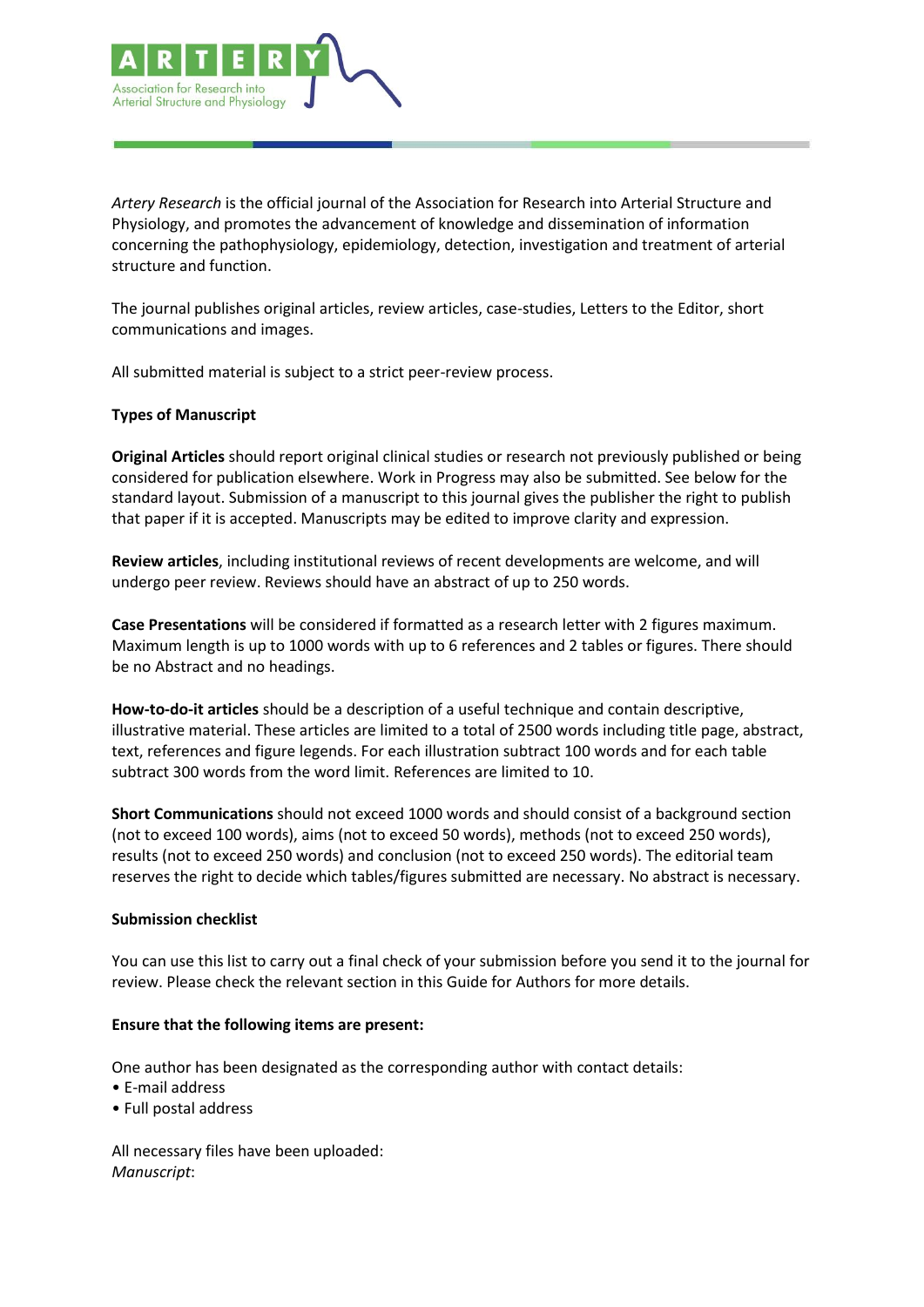- Include keywords
- All figures (include relevant captions)
- All tables (including titles, description, footnotes)
- Ensure all figure and table citations in the text match the files provided

• Indicate clearly if colour should be used for any figures in print

*Graphical Abstracts / Highlights files* (where applicable)

*Supplemental files* (where applicable)

Further considerations

- Manuscript has been 'spell checked' and 'grammar checked'
- All references mentioned in the Reference List are cited in the text, and vice versa
- Permission has been obtained for use of copyrighted material from other sources (including the Internet)

• A competing interests statement is provided, even if the authors have no competing interests to declare

- Journal policies detailed in this guide have been reviewed
- Referee suggestions and contact details provided, based on Artery requirements

Please include a section entitled 'Conflict of interest statement' at the end of your article, immediately before the references. This is a compulsory submission item.

## **Declaration of interest**

All authors must disclose any financial and personal relationships with other people or organizations that could inappropriately influence (bias) their work. Examples of potential competing interests include employment, consultancies, stock ownership, honoraria, paid expert testimony, patent applications/registrations, and grants or other funding. Authors must disclose any interests in two places: 1. A summary declaration of interest statement in the title page file (if double-blind) or the manuscript file (if single-blind). If there are no interests to declare then please state this: 'Declarations of interest: none'. This summary statement will be ultimately published if the article is accepted. 2. Detailed disclosures as part of a separate Declaration of Interest form, which forms part of the journal's official records. It is important for potential interests to be declared in both places and that the information matches.

# **Please include a section entitled '***Conflict of interest statement***' at the end of your article, immediately before the references. This is a compulsory submission item.**

### **Submission declaration and verification**

Submission of an article implies that the work described has not been published previously (except in the form of an abstract, a published lecture or academic thesis), that it is not under consideration for publication elsewhere, that its publication is approved by all authors and tacitly or explicitly by the responsible authorities where the work was carried out, and that, if accepted, it will not be published elsewhere in the same form, in English or in any other language, including electronically without the written consent of the copyright-holder. To verify originality, your article may be checked by the originality detection service [Crossref Similarity Check.](https://www.elsevier.com/editors/perk/plagiarism-complaints/plagiarism-detection)

### *Author Form*

When submitting an article, each author must also sign and submit the attached Author Form.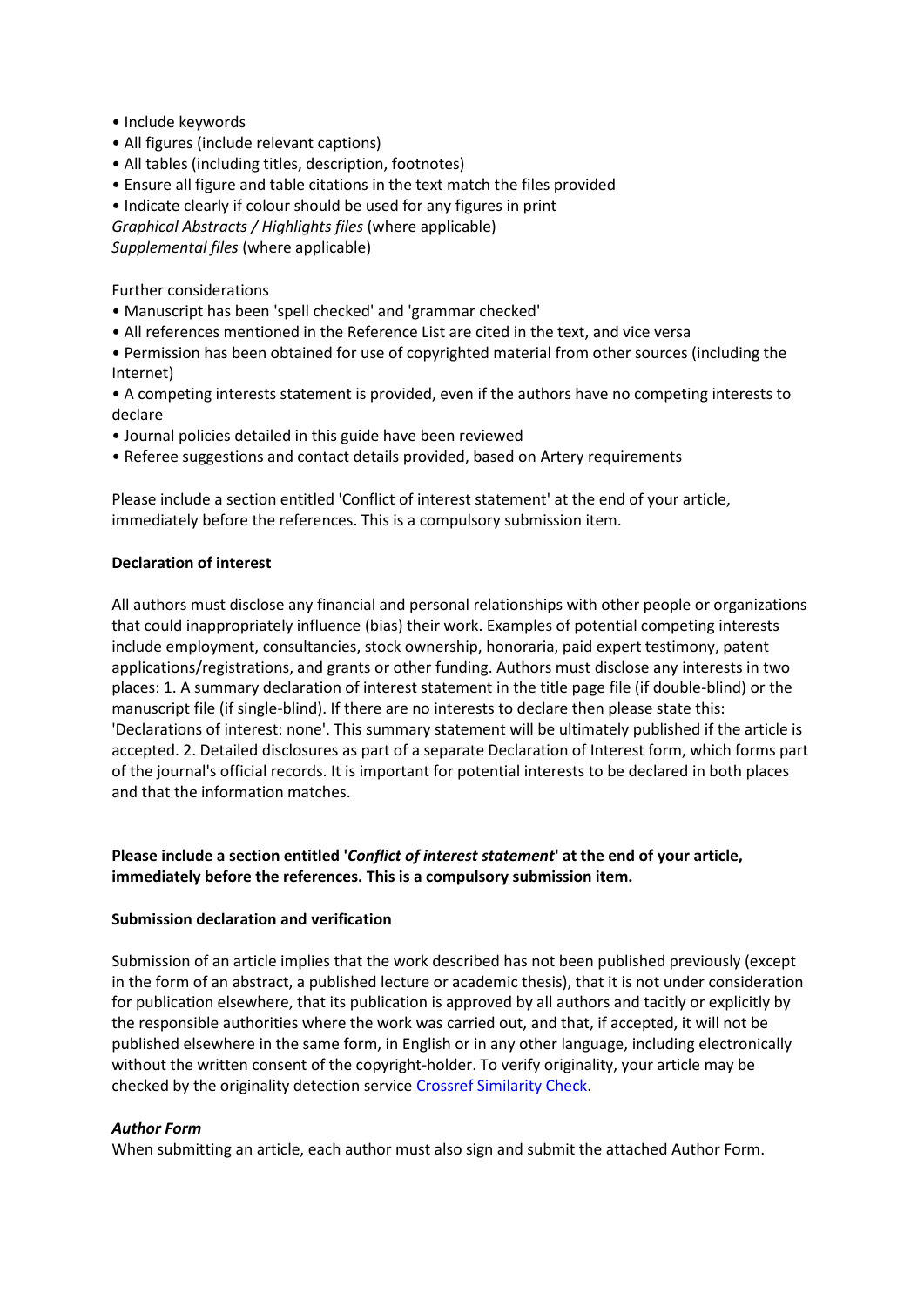#### **Use of inclusive language**

Inclusive language acknowledges diversity, conveys respect to all people, is sensitive to differences, and promotes equal opportunities. Articles should make no assumptions about the beliefs or commitments of any reader, should contain nothing which might imply that one individual is superior to another on the grounds of race, sex, culture or any other characteristic, and should use inclusive language throughout. Authors should ensure that writing is free from bias, for instance by using 'he or she', 'his/her' instead of 'he' or 'his', and by making use of job titles that are free of stereotyping (e.g. 'chairperson' instead of 'chairman' and 'flight attendant' instead of 'stewardess').

## **Changes to authorship**

Authors are expected to consider carefully the list and order of authors **before** submitting their manuscript and provide the definitive list of authors at the time of the original submission. Any addition, deletion or rearrangement of author names in the authorship list should be made only **before** the manuscript has been accepted and only if approved by the journal Editor. To request such a change, the Editor must receive the following from the **corresponding author**: (a) the reason for the change in author list and (b) written confirmation (e-mail, letter) from all authors that they agree with the addition, removal or rearrangement. In the case of addition or removal of authors, this includes confirmation from the author being added or removed.

Only in exceptional circumstances will the Editor consider the addition, deletion or rearrangement of authors **after** the manuscript has been accepted. While the Editor considers the request, publication of the manuscript will be suspended. If the manuscript has already been published in an online issue, any requests approved by the Editor will result in a corrigendum.

### **Copyright**

Upon acceptance of an article, authors will be asked to complete a 'Journal Publishing Agreement'. An e-mail will be sent to the corresponding author confirming receipt of the manuscript together with a 'Journal Publishing Agreement' form or a link to the online version of this agreement.

Subscribers may reproduce tables of contents or prepare lists of articles including abstracts for internal circulation within their institutions. Permission of the Publisher is required for resale or distribution outside the institution and for all other derivative works, including compilations and translations. If excerpts from other copyrighted works are included, the author(s) must obtain written permission from the copyright owners and credit the source(s) in the article.

Upon acceptance of an article, authors may be asked to complete an 'Exclusive License Agreement' Permitted third party reuse of gold open access articles is determined by the author's choice of user license.

### **Role of the funding source**

You are requested to identify who provided financial support for the conduct of the research and/or preparation of the article and to briefly describe the role of the sponsor(s), if any, in study design; in the collection, analysis and interpretation of data; in the writing of the report; and in the decision to submit the article for publication. If the funding source(s) had no such involvement, then this should be stated.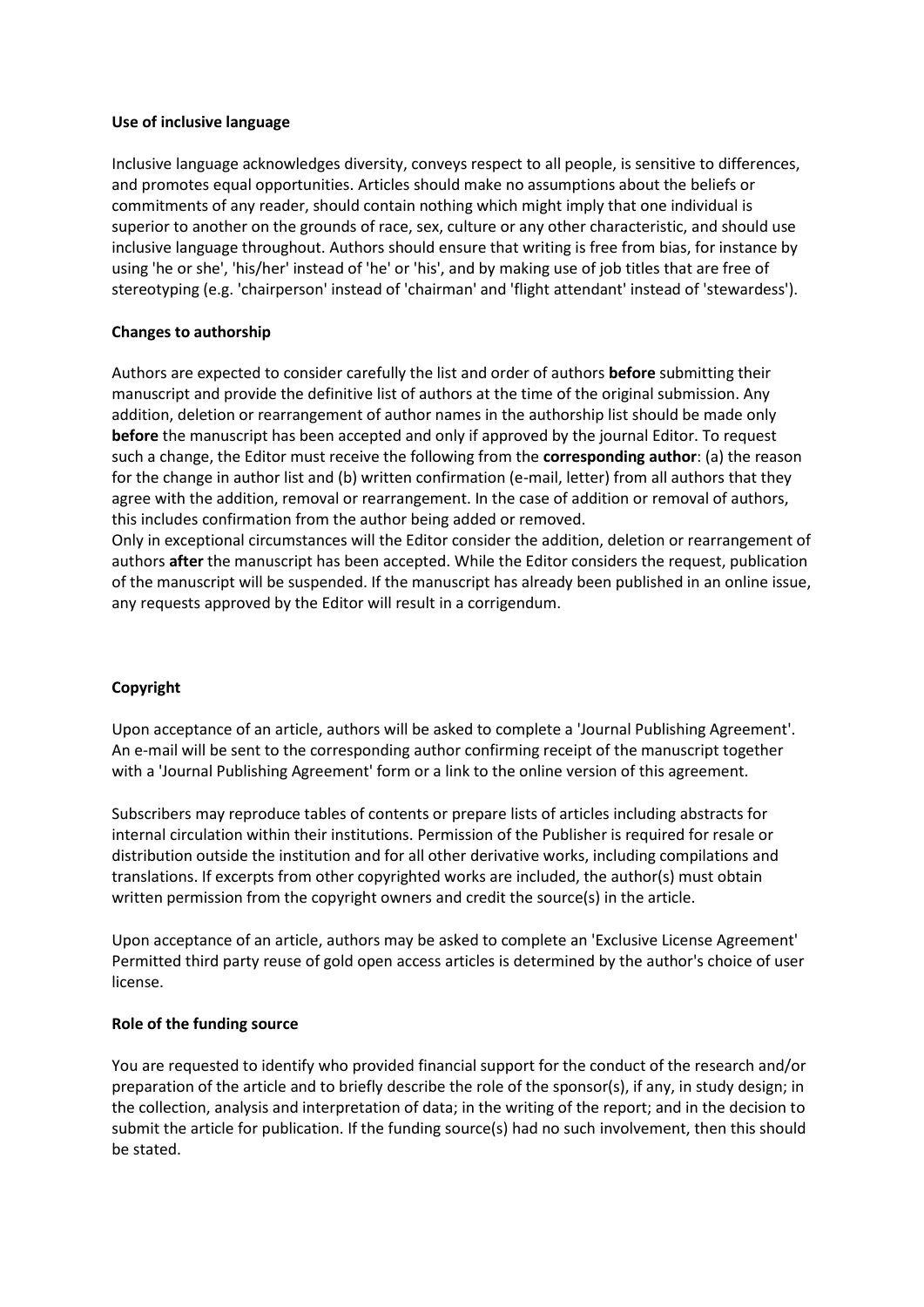## **Open access**

Artery will aim to offer authors a choice in publishing their research. Further details will be provided when the new publisher has been confirmed.

## *Language (usage and editing services)*

Please write your text in good English (American or British usage is accepted, but not a mixture of these). Authors who feel their English language manuscript may require editing to eliminate possible grammatical or spelling errors and to conform to correct scientific English may wish to use an [English](http://webshop.elsevier.com/languageediting/)  [Language Editing service](http://webshop.elsevier.com/languageediting/) such as that available from Elsevier's WebShop.

### **Submission**

Our online submission system guides you stepwise through the process of entering your article details and uploading your files. The system converts your article files to a single PDF file used in the peer-review process. Editable files in Microsoft Word are required to typeset your article for final publication. All correspondence, including notification of the Editor's decision and requests for revision, is sent by e-mail.

### **Layout of Manuscript**

Divide the manuscript into the following sections: Title page, Structured Abstract, Introduction, Methods, Results, Discussion, Acknowledgments, References, Tables, Figures and legends. The Editors will consider the use of other sections if more suitable for certain manuscripts.

#### **Peer review**

This journal operates a single blind review process. All contributions will be initially assessed by the editor for suitability for the journal. Papers deemed suitable are then typically sent to a minimum of two independent expert reviewers to assess the scientific quality of the paper. The Editor is responsible for the final decision regarding acceptance or rejection of articles. The Editor's decision is final.

### **Style**

Use only a limited number of essential abbreviations which should always be defined at first use in the text. Headlines and Subheadlines should be liberally employed in the Methods, Results, and Discussion sections. Use short paragraphs whenever possible. Clarity of expression, good syntax and the avoidance of medical jargon will be appreciated by the editors, reviewers and readers.

### **Essential title page information**

• *Title.* Concise and informative. Titles are often used in information-retrieval systems. Avoid abbreviations and formulae where possible.

• *Author names and affiliations.* Please clearly indicate the given name(s) and family name(s) of each author and check that all names are accurately spelled. Present the authors' affiliation addresses (where the actual work was done) below the names. Indicate all affiliations with a lowercase superscript letter immediately after the author's name and in front of the appropriate address. Provide the full postal address of each affiliation, including the country name and, if available, the email address of each author.

• *Corresponding author.* Clearly indicate who will handle correspondence at all stages of refereeing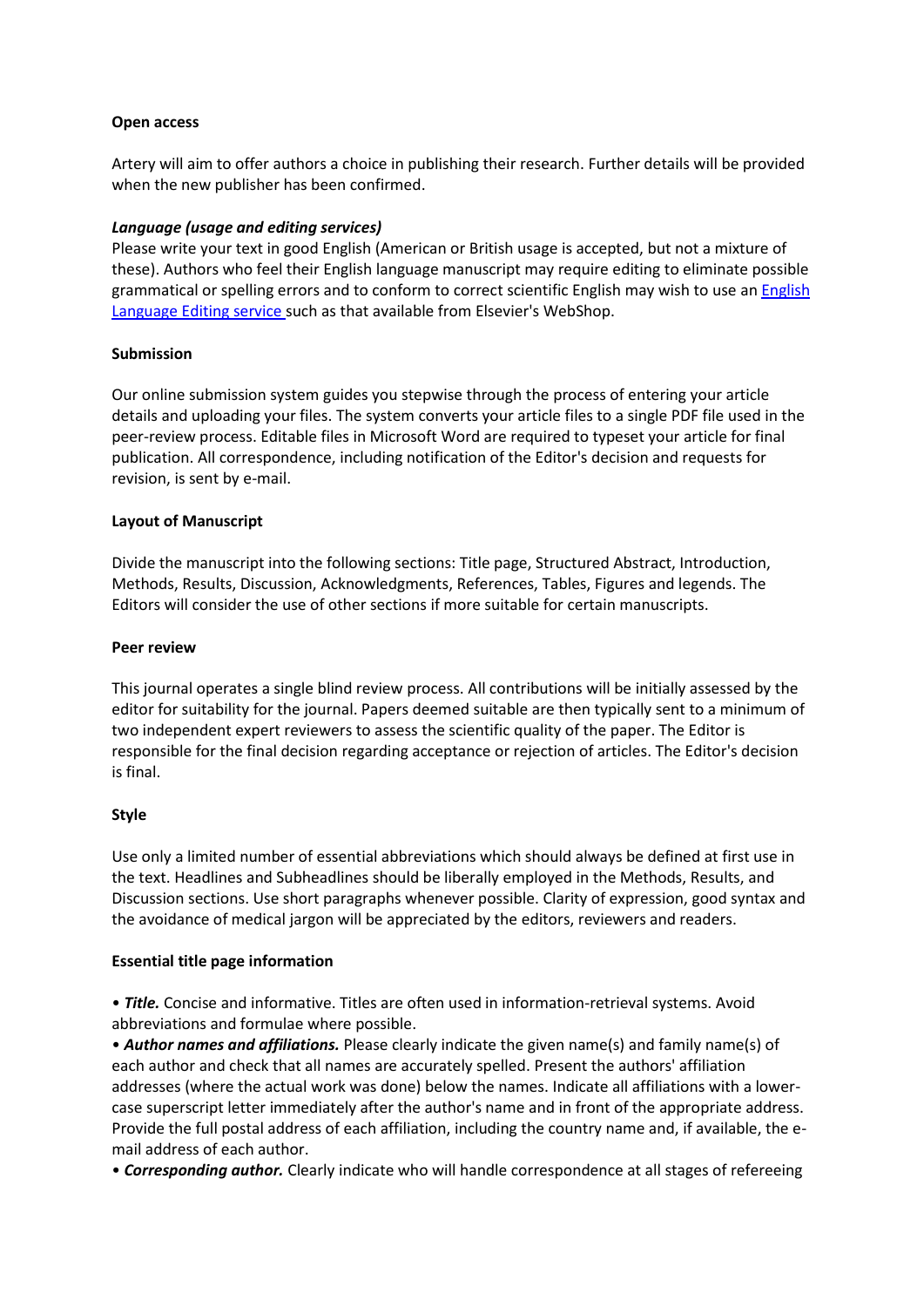and publication, also post-publication. This responsibility includes answering any future queries about Methodology and Materials. **Ensure that the e-mail address is given and that contact details are kept up to date by the corresponding author.**

• *Present/permanent address.* If an author has moved since the work described in the article was done, or was visiting at the time, a 'Present address' (or 'Permanent address') may be indicated as a footnote to that author's name. The address at which the author actually did the work must be retained as the main, affiliation address. Superscript Arabic numerals are used for such footnotes.

## **Abstract**

The **Structured Abstract**, of no more than 250 words, should be written with particular care since this will be the only part of the article studied by some readers. The preferred subheadings are: Background, Methods, Results and Conclusions.

### **Introduction, Methods, Result, Discussion**

The **Introduction** should be brief and set out the purposes for which the study has been performed along with relevant previous studies only where essential.

The **Methods** should be sufficiently detailed so that readers and reviewers can understand precisely what has been done without studying the references directly. The description may be abbreviated when well accepted techniques are used.

The **Results** should be presented precisely. Keep discussion of their importance to a minimum in this section of the manuscript.

The **Discussion** should directly relate to the study being reported. Do not include a general review of the topic.

### **Tables and Figures**

**Tables** should be typed with double spacing and each should be on a separate sheet. They should be numbered consecutively with Arabic numerals, and contain only horizontal lines. Provide a short descriptive heading above each table with footnotes and/or explanations underneath.

**Figures** should ideally be submitted in high-resolution TIF format, or alternatively in GIF, JPEG/JPG, or EPS format. The figures should be placed in separate files, named purely with the figure numbers (e.g. "Figure1.tif".) The cost of colour figures will be paid by the author.

### **Legends**

Legends for Figures should be typed with double-spacing on a separate sheet.

### **Gene Accession Numbers**

For each and every gene accession number cited in an article, authors should type the accession number in bold, underlined text. Letters in the accession number should always be capitalised. Example: (GenBank accession nos. **AI631510** , **AI631511** , **AI632198**, and **BF223228** ), a B-cell tumor from a chronic lymphatic leukemia (GenBank accession no. **BE675048** ), and a T-cell lymphoma (GenBank accession no. **AA361117** ).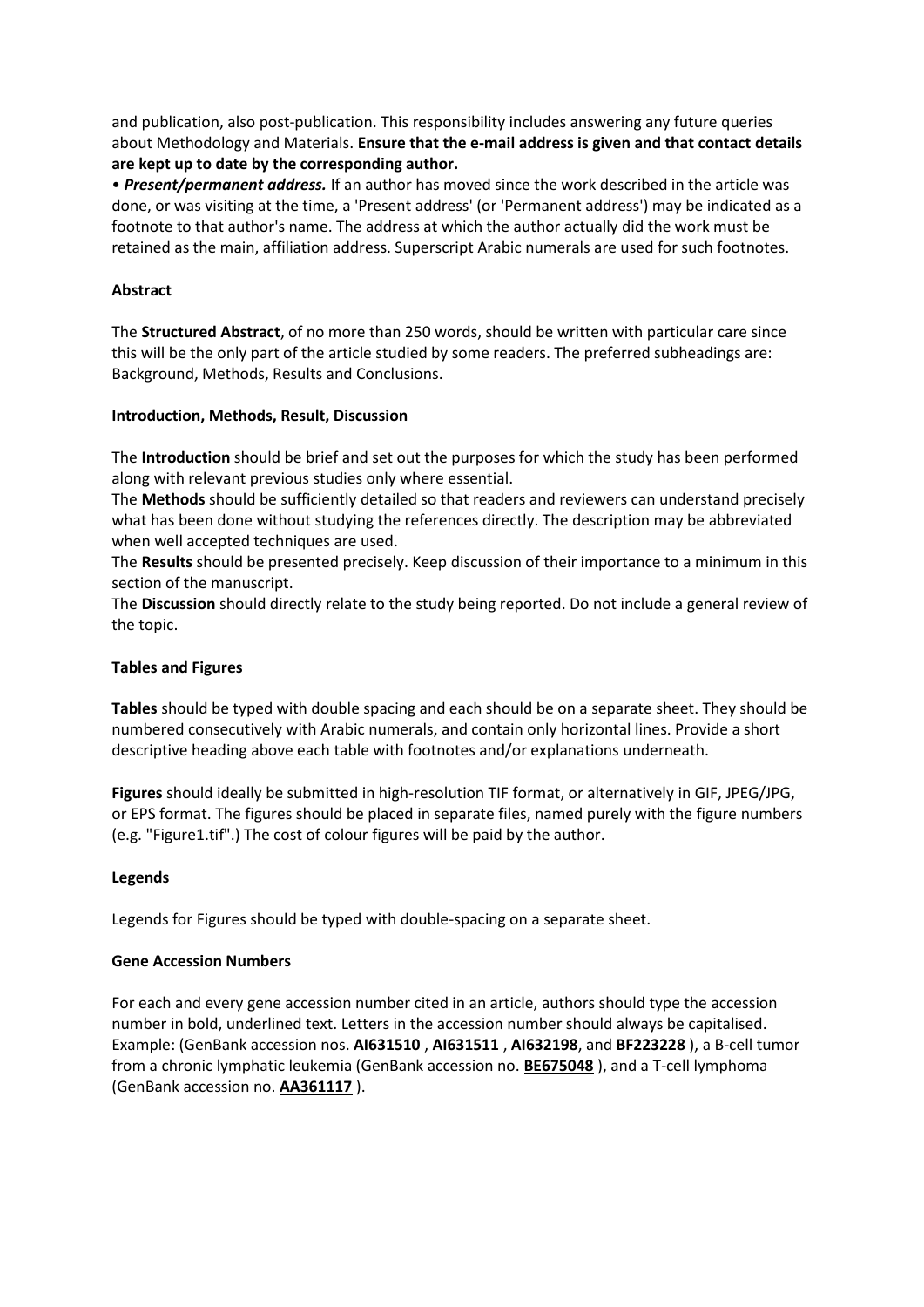## **References**

**References** should be numbered consecutively (with brackets) as they appear in the text. Type the reference list with double spacing on a separate sheet. References should accord with the system used in Uniform requirements for manuscripts submitted to biomedical journals (N Engl J Med 1991; 324: 424-428). Examples:

[1] De Soyza N, Thenabadu PN, Murphy ML, Kane JJ, Doherty JE. Ventricular arrhythmia before and after aortocoronary bypass surgery. Int J Cardiol 1981; 1:123-130.

[2] Akutsu T. Artificial heart: total replacement and partial support. Amsterdam: Elsevier/North-Holland, 1975.

[3] Goldman RH. Digitalis toxicity. In: Bristow MR, editors. Drug-induced heart disease. Amsterdam: Elsevier/North-Holland, 1980:217-40.

Please note that all authors should be listed when six or less; when seven or more, list only the first six and add et al. Do not include references to personal communications, unpublished data or manuscripts either "in preparation" or "submitted for publication". If essential, such material may be incorporated into the appropriate place in the text. Recheck references in the text against reference list after your manuscript has been revised.

### **Language**

The language of the Journal is English (British)

## **Preparation of Supplementary Data**

The journal may accept electronic supplementary material to support and enhance your scientific research. Supplementary files offer the author additional possibilities to publish supporting applications, movies, animation sequences, high-resolution images, background datasets, sound clips and more. Supplementary files supplied may be published online alongside the electronic version of your article.

### *Referees*

Names and addresses of 3 suggested referees must be included with the submission.

### *Graphical abstract*

Although a graphical abstract is optional, its use is encouraged as it draws more attention to the online article. The graphical abstract should summarize the contents of the article in a concise, pictorial form designed to capture the attention of a wide readership. Graphical abstracts should be submitted as a separate file in the online submission system. Image size: Please provide an image with a minimum of 531  $\times$  1328 pixels (h  $\times$  w) or proportionally more. The image should be readable at a size of 5 × 13 cm using a regular screen resolution of 96 dpi. Preferred file types: TIFF, EPS, PDF or MS Office files.

# *Highlights*

Highlights are mandatory for this journal. They consist of a short collection of bullet points that convey the core findings of the article and should be submitted in a separate editable file in the online submission system. Please use 'Highlights' in the file name and include 3 to 5 bullet points (maximum 85 characters, including spaces, per bullet point).

### *Formatting of funding sources*

List funding sources in this standard way to facilitate compliance to funder's requirements: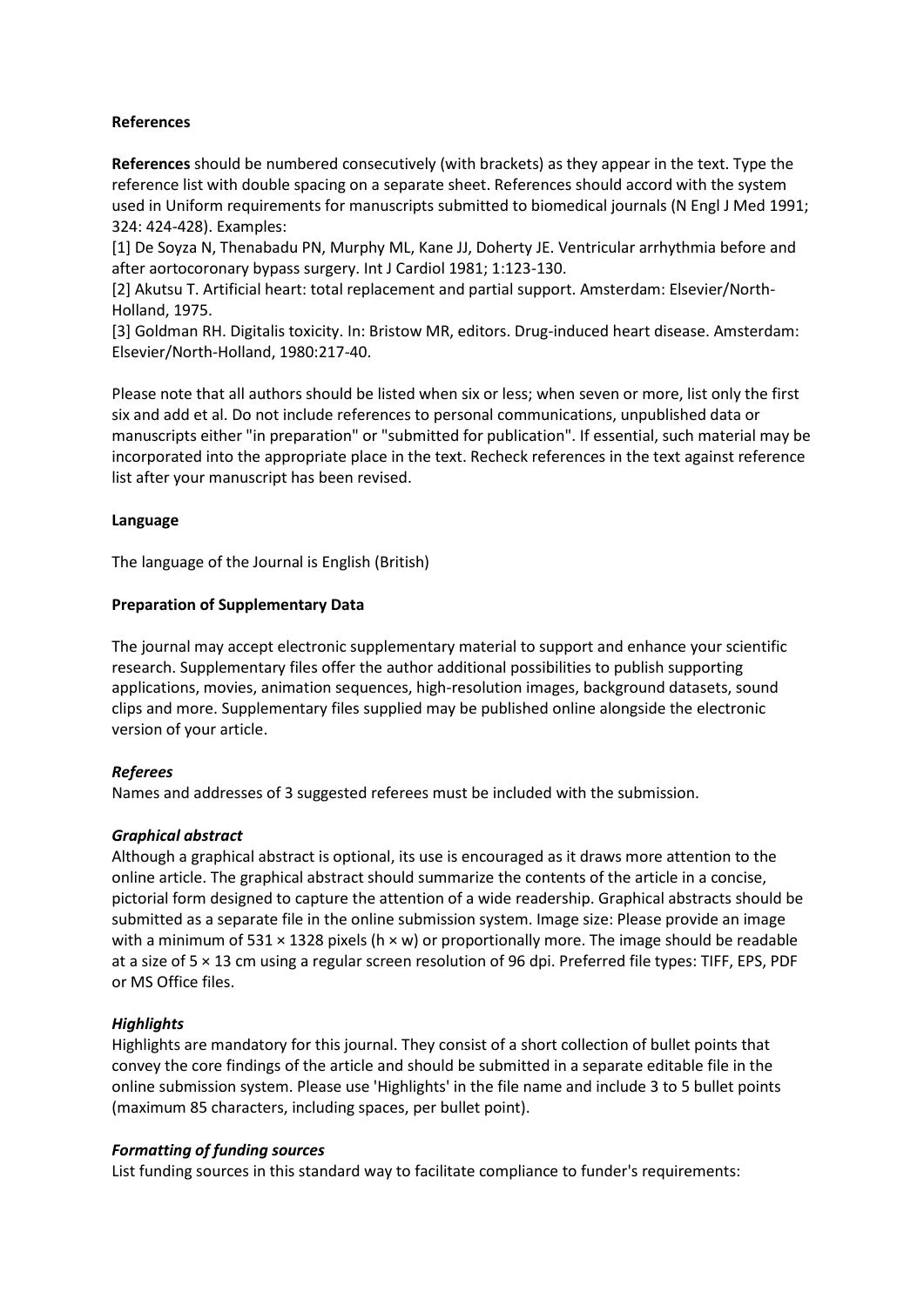Funding: This work was supported by the National Institutes of Health [grant numbers xxxx, yyyy]; the Bill & Melinda Gates Foundation, Seattle, WA [grant number zzzz]; and the United States Institutes of Peace [grant number aaaa].

It is not necessary to include detailed descriptions on the program or type of grants and awards. When funding is from a block grant or other resources available to a university, college, or other research institution, submit the name of the institute or organization that provided the funding.

If no funding has been provided for the research, please include the following sentence:

This research did not receive any specific grant from funding agencies in the public, commercial, or not-for-profit sectors.

## *Electronic artwork*

*General points*

- Make sure you use uniform lettering and sizing of your original artwork.
- Embed the used fonts if the application provides that option.
- Aim to use the following fonts in your illustrations: Arial, Courier, Times New Roman, Symbol, or use fonts that look similar.
- Number the illustrations according to their sequence in the text.
- Use a logical naming convention for your artwork files.
- Provide captions to illustrations separately.
- Size the illustrations close to the desired dimensions of the published version.
- Submit each illustration as a separate file.

### **Some excerpts from the detailed information are given here.**

*Formats*

If your electronic artwork is created in a Microsoft Office application (Word, PowerPoint, Excel) then please supply 'as is' in the native document format.

Regardless of the application used other than Microsoft Office, when your electronic artwork is finalized, please 'Save as' or convert the images to one of the following formats (note the resolution requirements for line drawings, halftones, and line/halftone combinations given below): EPS (or PDF): Vector drawings, embed all used fonts.

TIFF (or JPEG): Colour or grayscale photographs (halftones), keep to a minimum of 300 dpi.

TIFF (or JPEG): Bitmapped (pure black & white pixels) line drawings, keep to a minimum of 1000 dpi. TIFF (or JPEG): Combinations bitmapped line/half-tone (colour or grayscale), keep to a minimum of 500 dpi.

# **Please do not:**

• Supply files that are optimized for screen use (e.g., GIF, BMP, PICT, WPG); these typically have a low number of pixels and limited set of colours;

- Supply files that are too low in resolution;
- Submit graphics that are disproportionately large for the content.

### **Colour Illustrations Online**

If, together with your accepted article, you submit usable colour figures (original photographs, highquality computer prints or transparencies, close to the size expected in publication, or as 35 mm slides; polaroid colour prints are not suitable) then we will ensure, at no additional charge, that these figures will appear in colour in the electronic version of the journal.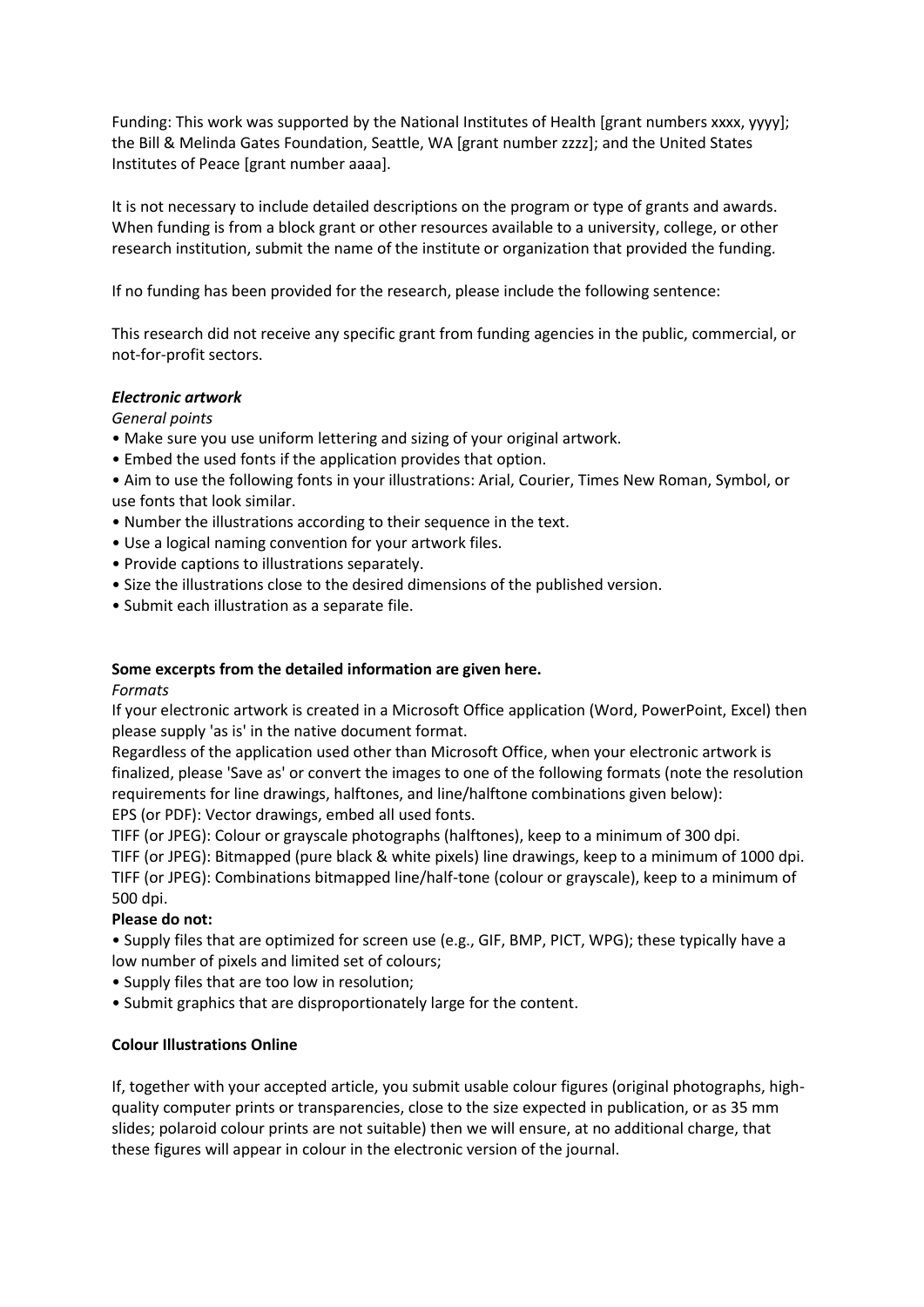### *Data references*

This journal encourages you to cite underlying or relevant datasets in your manuscript by citing them in your text and including a data reference in your Reference List. Data references should include the following elements: author name(s), dataset title, data repository, version (where available), year, and global persistent identifier. Add [dataset] immediately before the reference so we can properly identify it as a data reference. The [dataset] identifier will not appear in your published article.

## *Reference management software*

Most journals have their reference template available in many of the most popular reference management software products. These include all products that support [Citation Style Language](http://citationstyles.org/)  [styles,](http://citationstyles.org/) such a[s Mendeley](http://www.mendeley.com/features/reference-manager) and Zotero, as well as EndNote. Using the word processor plug-ins from these products, authors only need to select the appropriate journal template when preparing their article, after which citations and bibliographies will be automatically formatted in the journal's style. If no template is yet available for this journal, please follow the format of the sample references and citations as shown in this Guide. If you use reference management software, please ensure that you remove all field codes before submitting the electronic manuscript.

Users of Mendeley Desktop can easily install the reference style for this journal by clicking the following link:

<http://open.mendeley.com/use-citation-style/artery-research>

When preparing your manuscript, you will then be able to select this style using the Mendeley plugins for Microsoft Word or LibreOffice.

## **Research data**

This journal encourages and enables you to share data that supports your research publication where appropriate, and enables you to interlink the data with your published articles. Research data refers to the results of observations or experimentation that validate research findings. To facilitate reproducibility and data reuse, this journal also encourages you to share your software, code, models, algorithms, protocols, methods and other useful materials related to the project.

Below are a number of ways in which you can associate data with your article or make a statement about the availability of your data when submitting your manuscript. If you are sharing data in one of these ways, you are encouraged to cite the data in your manuscript and reference list. Please refer to the "References" section for more information about data citation. For more information on depositing, sharing and using research data and other relevant research materials, visit the research data page.

### *Data statement*

To foster transparency, we encourage you to state the availability of your data in your submission. This may be a requirement of your funding body or institution. If your data is unavailable to access or unsuitable to post, you will have the opportunity to indicate why during the submission process.

The corresponding author will also be provided with a PDF file of the article via e-mail.

# **Online proof correction**

Corresponding authors will receive an e-mail with a link to your submission, allowing annotation and correction of proofs online. In addition to editing text, you can also comment on figures/tables and answer questions from the Copy Editor.